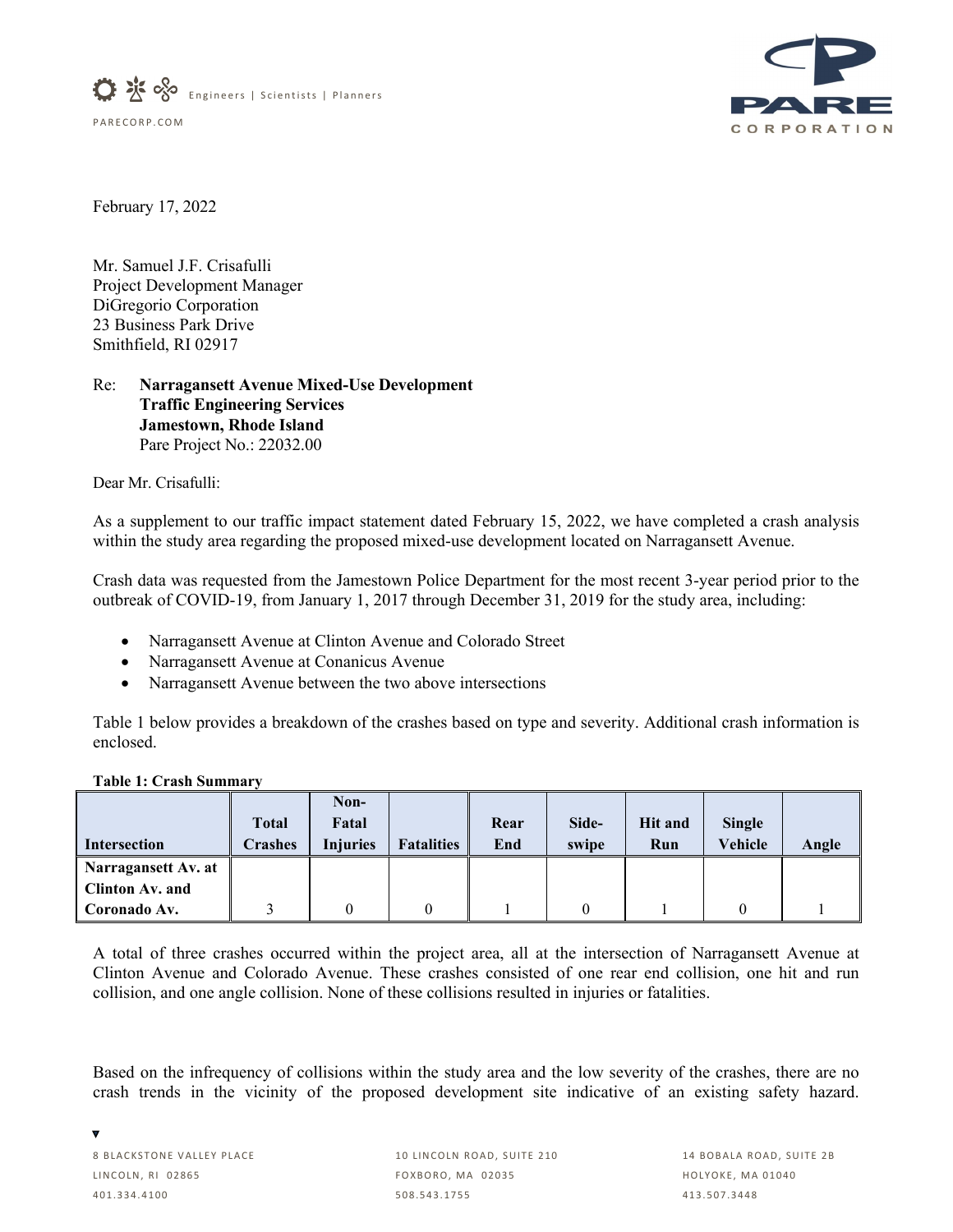

Elimination of the curb cut on Narragansett Avenue will likely enhance safety along the corridor by eliminating one potential conflict point.

As always, we are available to discuss our findings at your convenience. Please feel free to contact me if you have any questions or need additional information.

Sincerely,

Wick  $\mathcal{F}$ 

Derek L. Hug, P.E., PTOE Managing Engineer

Enclosure Crash Data

DLH/kls

Z:\JOBS\22 Jobs\22032.00 DiGregorio-Jamestown Mixed Use-RI\DATA\Crash Analysis\Crash Supplement.docx.doc